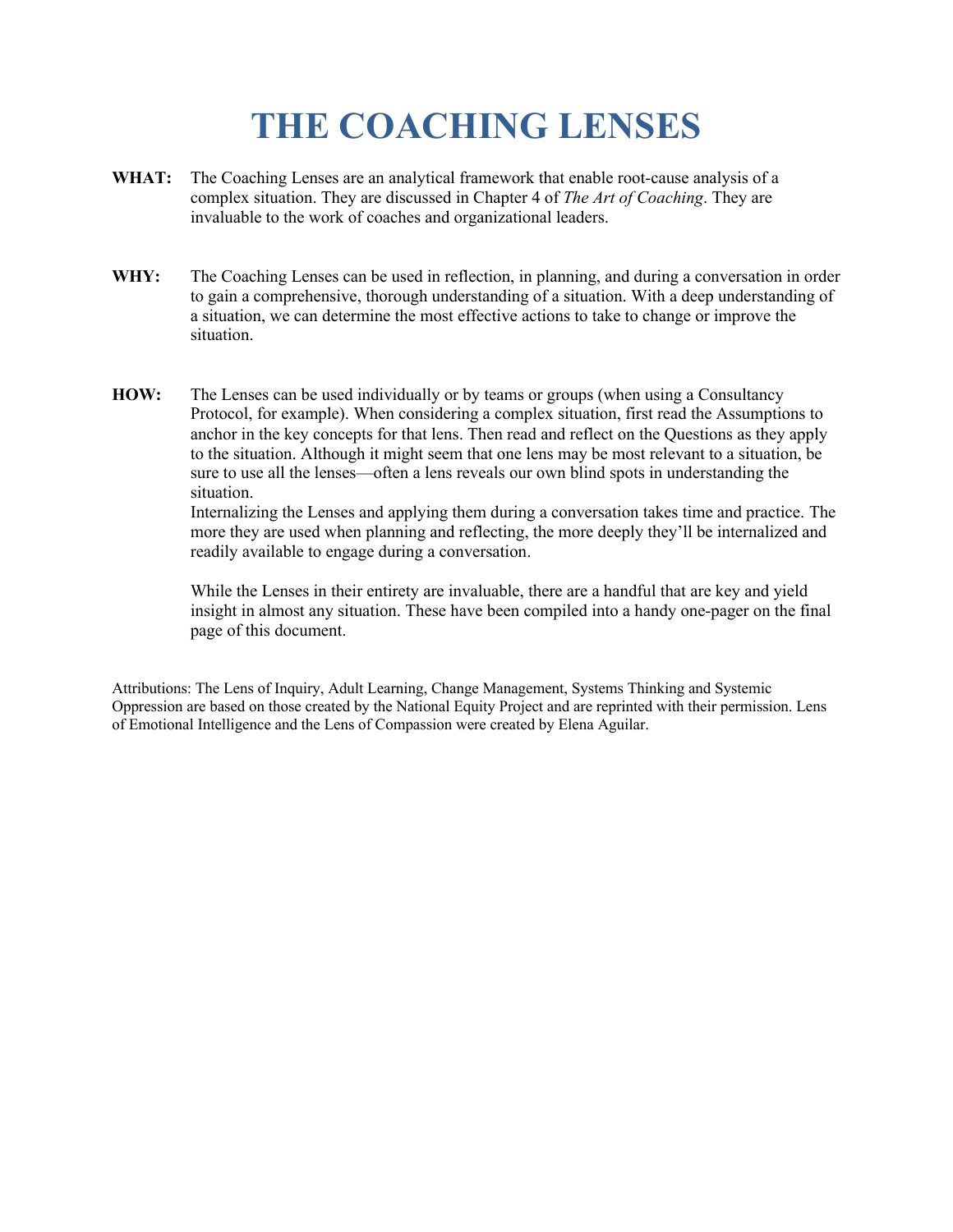## **ADULT LEARNING**

### **ASSUMPTIONS QUESTIONS**

- Problems of change are problems of learning.
- Adults (and children) must feel safe to learn.
- Adults want to be the origin of our own learning; we want to control aspects of it.
- People can only be where they are; we can only meet adult learners where they are.
- Life experiences impact how we learn.
- Adults come to learning with a wide range of previous experiences, knowledge, interests, and competencies.
- Every human being is on a path from somewhere to somewhere; we must discover where people have been and where they're going.
- We all enter the work of equity and justice from very different starting points.
- If you don't acknowledge progress, you lose trust.
- Adults want and need feedback.
- The values that we hold around learning and education influence how guide adult learners; we need clarity on what those values.
- What is the gap between current reality and the goal?
- What is the goal or objective? What does exemplary performance in this role look like? How has that been communicated?
- What progress has been made towards this goal?
- What is going well? Which strengths can be built on?
- What are the gaps in ability? Skill? Knowledge? Will? Capacity? Emotional Intelligence? Cultural competency?
- Is there evidence of prior learning?
- Does the will for learning exist? How do I know if it does/doesn't?
- Is this a safe space for learning?
- How is this person owning their learning? How can they own it more fully?
- What do I know about where this person is in their learning?
- What do I know about where this person is coming from? How can I more deeply understand their path?

### **CHANGE MANAGEMENT**

| <b>QUESTIONS</b>                                                     |
|----------------------------------------------------------------------|
| What are the conditions for change in this situation?<br>$\bullet$   |
| What's working in this situation?<br>$\bullet$                       |
| Which strengths can be built on?<br>$\bullet$                        |
| Where are the opportunities for leveraging change? What<br>$\bullet$ |
| threats to change are present?                                       |
| What is the vision people that are working toward?<br>$\bullet$      |
| Which skills do people need to achieve the vision? What              |
| knowledge is necessary?                                              |
| Do people have the skills and knowledge necessary to<br>$\bullet$    |
| implement change?                                                    |
| Does the will for change exist here? Where?<br>$\bullet$             |
| What incentives are in place for people to change?<br>$\bullet$      |
| What resources are available to support change?                      |
|                                                                      |

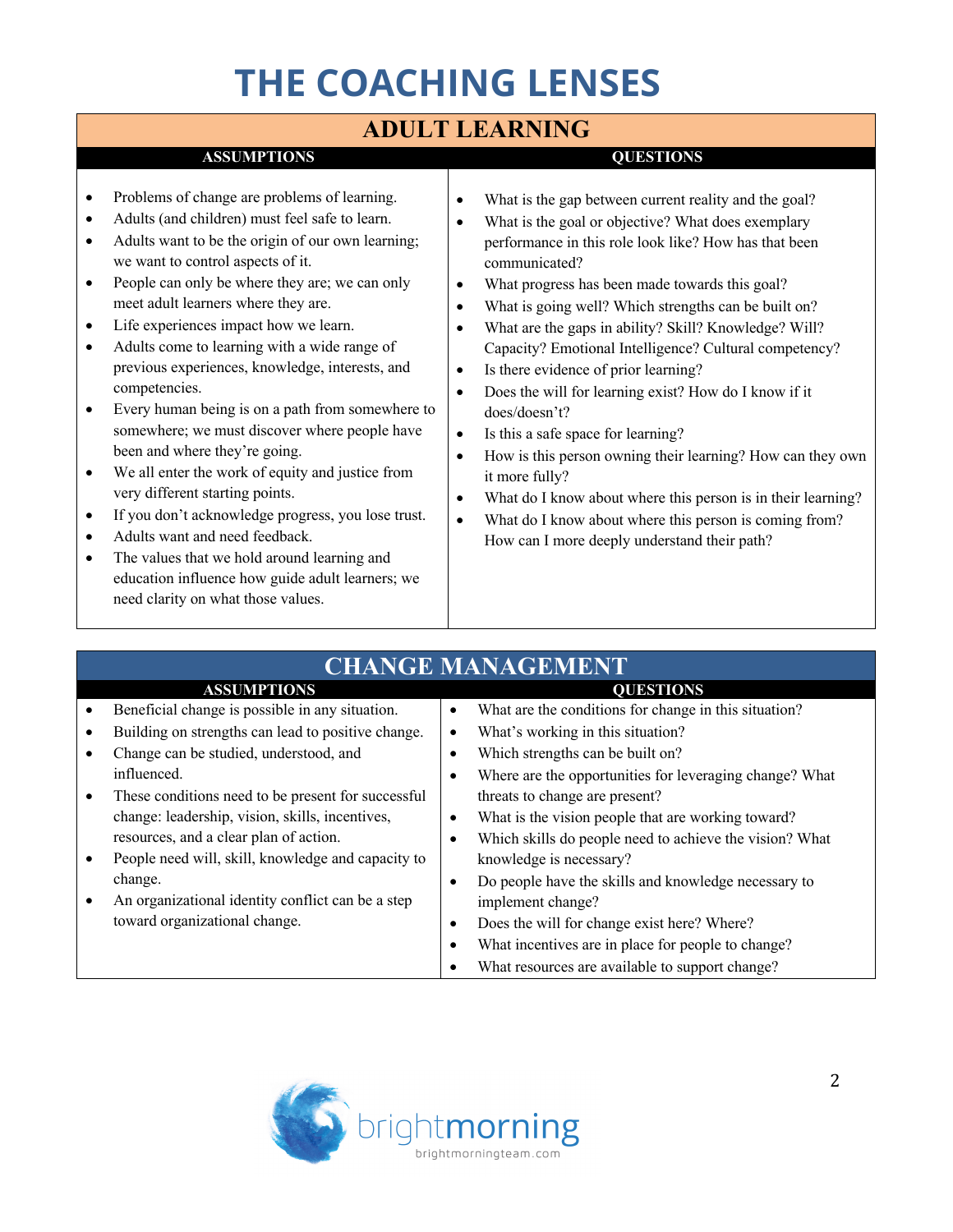| <b>UIRY</b><br><b>INO</b>                                                                                                                                                                                                                                                                                                                                                                                                                                                                                                                                                                                                                                                                                                                                                                                        |                                                                                                                                                                                                                                                                                                                                                                                                                                                                                                                                                                                    |  |  |  |
|------------------------------------------------------------------------------------------------------------------------------------------------------------------------------------------------------------------------------------------------------------------------------------------------------------------------------------------------------------------------------------------------------------------------------------------------------------------------------------------------------------------------------------------------------------------------------------------------------------------------------------------------------------------------------------------------------------------------------------------------------------------------------------------------------------------|------------------------------------------------------------------------------------------------------------------------------------------------------------------------------------------------------------------------------------------------------------------------------------------------------------------------------------------------------------------------------------------------------------------------------------------------------------------------------------------------------------------------------------------------------------------------------------|--|--|--|
| <b>ASSUMPTIONS</b>                                                                                                                                                                                                                                                                                                                                                                                                                                                                                                                                                                                                                                                                                                                                                                                               | <b>QUESTIONS</b>                                                                                                                                                                                                                                                                                                                                                                                                                                                                                                                                                                   |  |  |  |
| The way we pose the question determines the nature of<br>the answer.<br>The way we define the problem dictates how we define<br>the solution.<br>The questions we ask are as important as the answers we<br>find.<br>People can create their own knowledge and solutions.<br>Seemingly intractable problems can be addressed.<br>$\bullet$<br>When you own the question, you take responsibility for<br>the answer.<br>Evidence and data are critical to making informed<br>$\bullet$<br>decisions.<br>Multiple forms of data including authentic and<br>qualitative measures produced by multiple<br>constituencies are necessary for effective decision-<br>making.<br>Knowledge is socially constructed.<br>$\bullet$<br>We never know everything we need to know, but we<br>$\bullet$<br>need to act anyway. | What do I think is the problem? What do others think is<br>$\bullet$<br>the problem?<br>Who is defining the problem? Whose question is this?<br>$\bullet$<br>What data do we have on this problem? Which<br>$\bullet$<br>problems does that data say we should address?<br>Is this a question I really care about? Who else cares<br>$\bullet$<br>about this question?<br>From which perspectives am I seeing this situation?<br>$\bullet$<br>What other perspectives would help me understand this<br>situation?<br>How is this situation connected to other things?<br>$\bullet$ |  |  |  |

| <b>SYSTEMS THINKING</b>                                                                                                                                                                                                                                                                                                                                                                                                                                                                                                                                                                                                                                                                                                                                                                        |                                                                                                                                                                                                                                                                                                                                                                                                                                                                                                                                                                                                                                                                                                                          |  |
|------------------------------------------------------------------------------------------------------------------------------------------------------------------------------------------------------------------------------------------------------------------------------------------------------------------------------------------------------------------------------------------------------------------------------------------------------------------------------------------------------------------------------------------------------------------------------------------------------------------------------------------------------------------------------------------------------------------------------------------------------------------------------------------------|--------------------------------------------------------------------------------------------------------------------------------------------------------------------------------------------------------------------------------------------------------------------------------------------------------------------------------------------------------------------------------------------------------------------------------------------------------------------------------------------------------------------------------------------------------------------------------------------------------------------------------------------------------------------------------------------------------------------------|--|
| <b>ASSUMPTIONS</b>                                                                                                                                                                                                                                                                                                                                                                                                                                                                                                                                                                                                                                                                                                                                                                             | <b>QUESTIONS</b>                                                                                                                                                                                                                                                                                                                                                                                                                                                                                                                                                                                                                                                                                                         |  |
| Everything we observe is the result of a complex set of<br>interactions.<br>Whatever is happening in a moment is exactly what is<br>$\bullet$<br>supposed to happen in the system as it is. If we<br>understand these interactions, we can intervene<br>effectively to change them.<br>If we understand a system's structure we can identify<br>$\bullet$<br>possible leverage points to change it.<br>Conflict and tension in a system are necessary and<br>$\bullet$<br>natural.<br>To change systems, we must understand the big picture,<br>consider an issue fully and resist the urge to come to a<br>quick conclusion.<br>We must consider the short- and long-term consequences<br>$\bullet$<br>of an action.<br>How can we summon the patience required for systems-<br>level change? | How is the current system designed to produce the<br>٠<br>results we're seeing?<br>How did this system generate the behavior we're<br>seeing?<br>What are the relationships between things here?<br>Where is the energy in this situation? Where are the<br>stuck points?<br>If I do this here, what would happen over here?<br>٠<br>If I do this now, what will happen immediately? What<br>will happen in the long term?<br>What are the unintended consequences of a particular<br>action?<br>If we shift our perspective, what might we understand<br>$\bullet$<br>about this situation?<br>All systems have delays. Change in one part of the<br>$\bullet$<br>system does not result in immediate change elsewhere. |  |
|                                                                                                                                                                                                                                                                                                                                                                                                                                                                                                                                                                                                                                                                                                                                                                                                | 2                                                                                                                                                                                                                                                                                                                                                                                                                                                                                                                                                                                                                                                                                                                        |  |

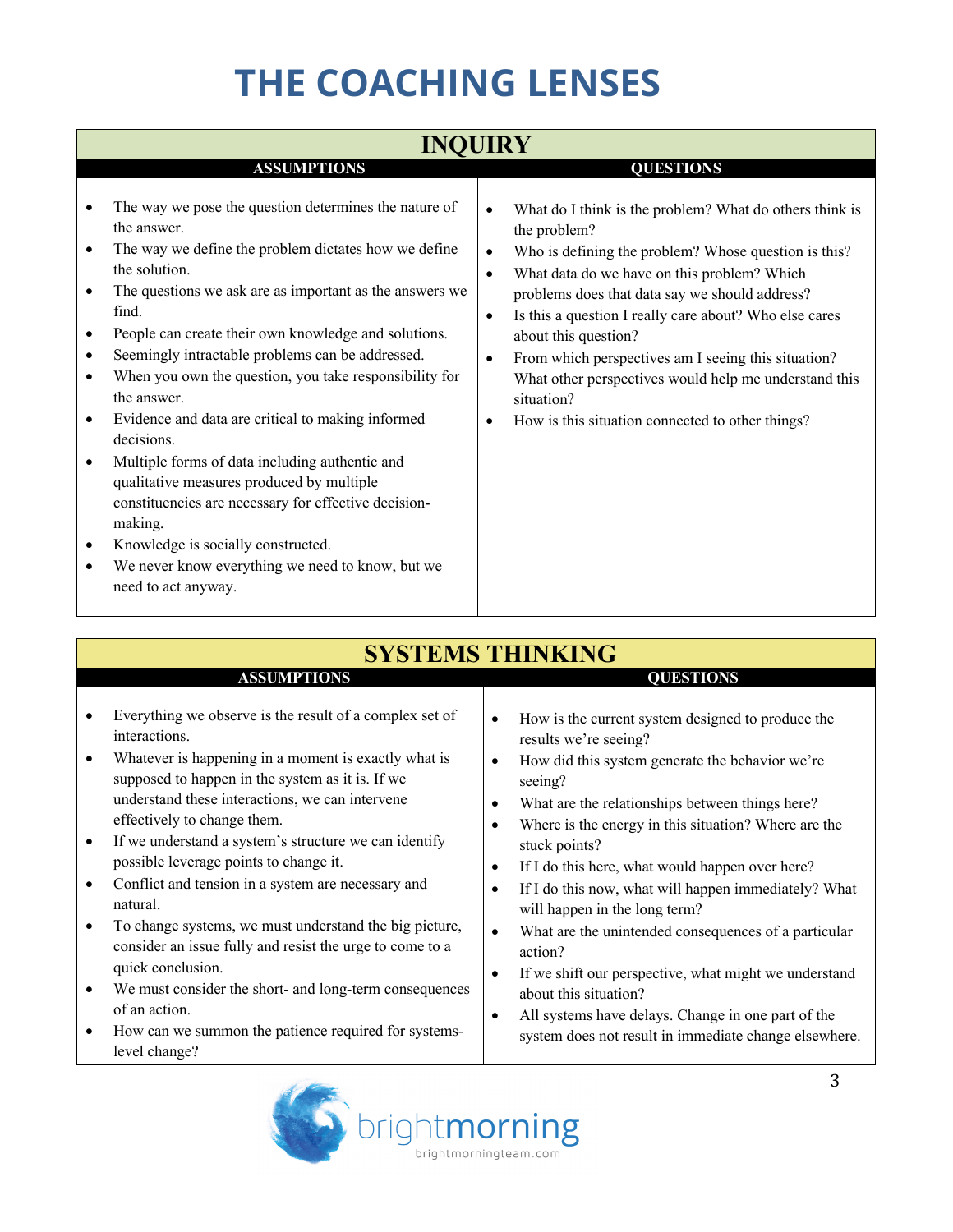### **EMOTIONAL INTELLIGENCE ASSUMPTIONS QUESTIONS**

- We are all born with emotional intelligence and can further develop these skills and capacities.
- There are four areas of emotional intelligence: selfawareness, self-management, social awareness, and relationship management.
- An effective educator speaks about their emotions, welcomes feedback, and is aware of when they need help.
- An effective educator navigates their emotions with selfregulation.
- Adaptability and flexibility are indicators of high emotional intelligence.
- Emotional resilience is a reflection of high emotional intelligence.
- Empathy reflects social awareness.
- An emotionally intelligent educator understands power dynamics in an organization and how to navigate those while preserving and strengthening relationships.
- Emotionally intelligent educators build relationships between individuals and groups.

*These questions can be asked of the inquirer themselves (of the coach) or they can be asked about the client. Here they are phrased as questions to ask about someone else. Self-Awareness*

- Does he recognize when he is experiencing emotions? Does he recognize how his feelings are affecting him at work and how his feelings affect others?
- How does she speak about her feelings? Does she have the vocabulary to describe her feelings?
- Can she recognize her strengths, areas for growth and limitations?
- How does he invite or welcome feedback?
- Is he aware of when he needs help?

### *Self-Management*

- How do they respond to strong emotions?
- How do they manage feeling stressed and triggered?
- Are they transparent about their feelings, beliefs and actions? Can they admit mistakes or faults?
- How do they deal with change and new challenges?

### *Social Awareness*

- Can he sense unspoken emotions in a person or group?
- Can he detect key power relationships?
- How does she cultivate an emotional climate that ensures that people are getting what they need?
- How does she monitor the satisfaction of those she serves?

### *Relationship Management*

- How do they respond to the emotions of others?
- How do they create resonance and move people toward a compelling vision or goal?
- How does she model what she wants from others?
- How does she learn about other people's goals, strengths, and areas for growth?
- When there's a conflict, how do they understand different perspectives? How do they surface conflicts, acknowledge all perspectives, and redirect the energy toward a shared goal?
- How does she model respect, concern and collaboration? How does she build relationships and spirit?

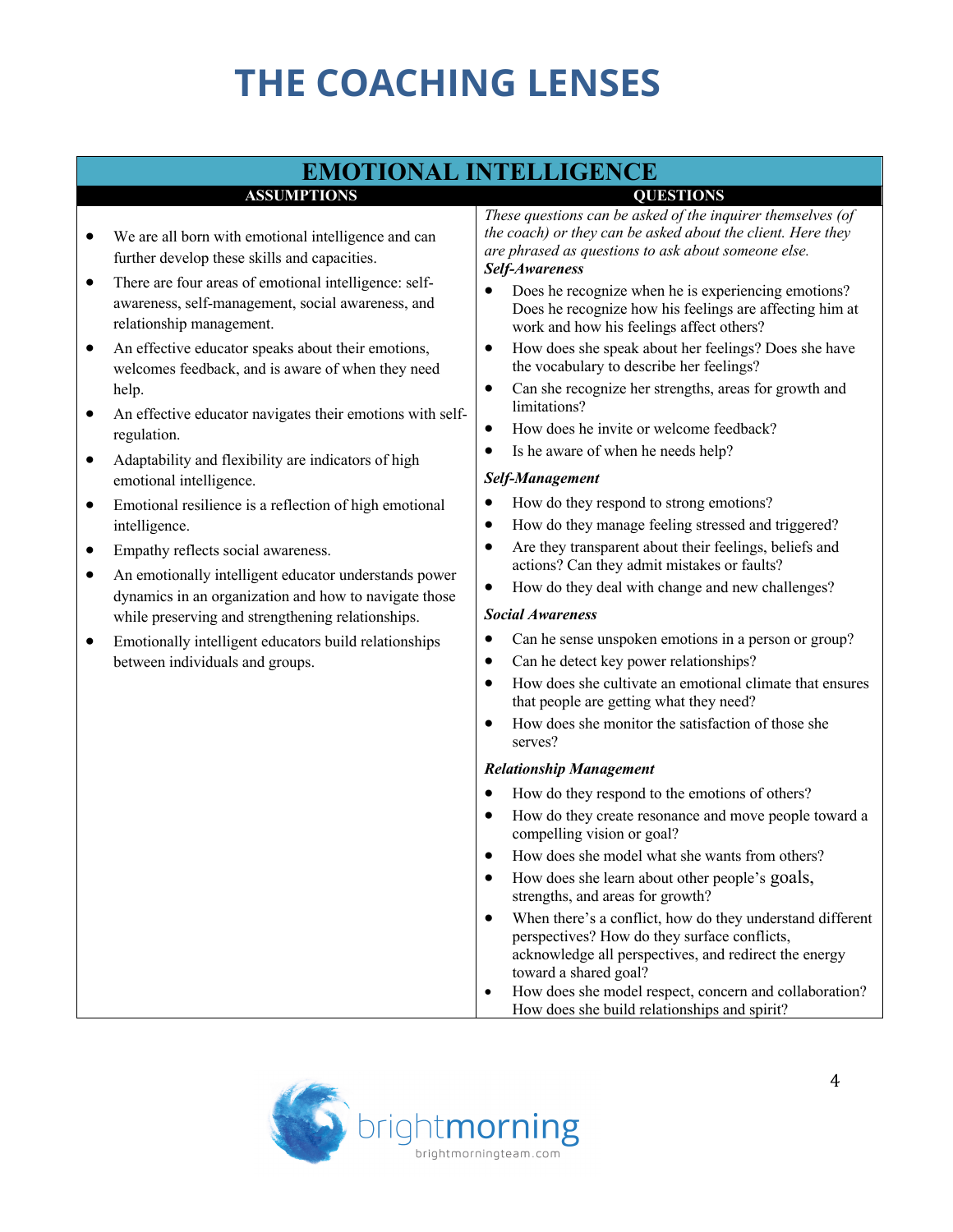## **SYSTEMIC OPPRESSION**

### **ASSUMPTIONS QUESTIONS** • Inequities based on race, class, gender, and other identity markers are prevalent in our world and education system. • Oppression and injustice are human creations and therefore, can be undone. • Systemic oppression negatively affects the educational process in countless ways. • Oppression and systematic mistreatment (such as white supremacy, racism, classism, sexism, and homophobia) is more than the sum of individual prejudices. • Systemic oppression has historical antecedents: it is an intentional disempowering of groups of people based on their identity in order to maintain an unequal power structure that subjugates one group over another. • Systemic oppression manifests in economic, political, social and cultural systems and in interpersonal relationships. • Systemic oppression and its effects can be undone through recognition of inequitable patterns and intentional action to interrupt inequity. • Discussing and addressing oppression and bias will be accompanied by strong emotions. • How are oppression, internalized oppression and transferred oppression playing out right here, right now? (In this relationship, classroom, school, group, organization, and district?) Who has power here? What is that power based on? • How are power relations affecting the truth that is told and constructed at any given moment? How do power relations reflect dominant systems of oppression? • Who is at the table? Who isn't? How does this reflect dominant systems of oppression? How safe is it here for different people to share their truth? How safe is it for people from marginalized communities to share their truths? Whose safety is prioritized when there's space to share truths? • How do I understand my practice as an educator committed to justice and liberation given how I am different or the same as my colleagues? As the people I am serving? • How can I build my practice as a leader for equity starting with who I am and what I bring because of who I am?

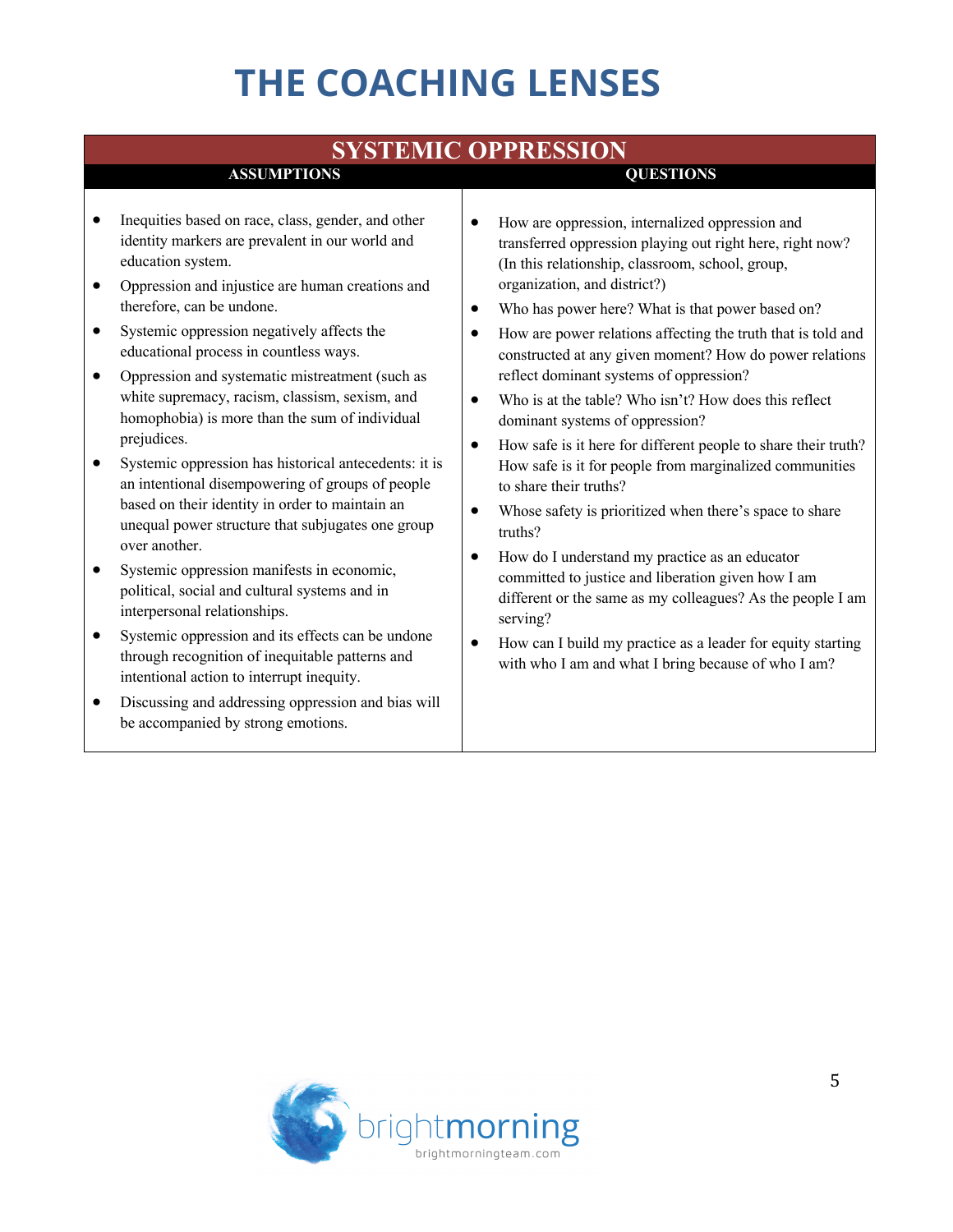| <b>COMPASSION</b> |  |
|-------------------|--|
|                   |  |

| Compassion is the ability to suspend judgment of<br>How are others experiencing this situation? What are things<br>$\bullet$<br>ourselves and others, appreciating that each of us<br>like from their perspective?<br>makes choices based on the information and skills that<br>$\bullet$<br>How can we uncover the goodness and humanity in others<br>we have at any given time.<br>despite their grief, anger, and exhaustion, or despite our<br>Compassion is the ability to act on a feeling of<br>$\bullet$<br>own?<br>empathy for another living being.<br>How do we support others to discover their best qualities?<br>٠<br>Compassion is our natural state. Sometimes conditions<br>$\bullet$<br>(And are we remembering to do so?)<br>block us from feeling compassion, but we can find our<br>How do we create space for all voices to be truly heard?<br>$\bullet$<br>way back.<br>Whose voices are not heard?<br>Compassion for another starts with compassion<br>How do we help others explore the consequences of their<br>٠<br>toward one's self.<br>actions and learn from them?<br>Cultivating compassion requires us to keep our eyes<br>$\bullet$<br>How do we foster listening that leads to greater compassion<br>and hearts open even though what we see and hear<br>and empathy in our communities?<br>might break our hearts.<br>Gratitude, gentleness, and listening foster the<br>Where do we see people treating each other with kindness?<br>$\bullet$<br>development of compassion.<br>How can we create more spaces where people treat each<br>other with kindness?<br>It is an act of compassion to hold a calm and grounded<br>$\bullet$ | <b>ASSUMPTIONS</b>                           | <b>QUESTIONS</b>                                          |
|---------------------------------------------------------------------------------------------------------------------------------------------------------------------------------------------------------------------------------------------------------------------------------------------------------------------------------------------------------------------------------------------------------------------------------------------------------------------------------------------------------------------------------------------------------------------------------------------------------------------------------------------------------------------------------------------------------------------------------------------------------------------------------------------------------------------------------------------------------------------------------------------------------------------------------------------------------------------------------------------------------------------------------------------------------------------------------------------------------------------------------------------------------------------------------------------------------------------------------------------------------------------------------------------------------------------------------------------------------------------------------------------------------------------------------------------------------------------------------------------------------------------------------------------------------------------------------------------------------------------------------------------------------------------------|----------------------------------------------|-----------------------------------------------------------|
| $\bullet$<br>If we pause and choose a response to a situation, we<br>$\bullet$<br>we are triggered? How can we help others do this?<br>are more likely to feel compassionate.<br>How can compassion help us to dismantle systems of<br>$\bullet$<br>We can use compassion to dismantle destructive<br>oppression?<br>beliefs and behaviors.                                                                                                                                                                                                                                                                                                                                                                                                                                                                                                                                                                                                                                                                                                                                                                                                                                                                                                                                                                                                                                                                                                                                                                                                                                                                                                                               | presence in the face of another's suffering. | How can we return to a state of compassion when we notice |